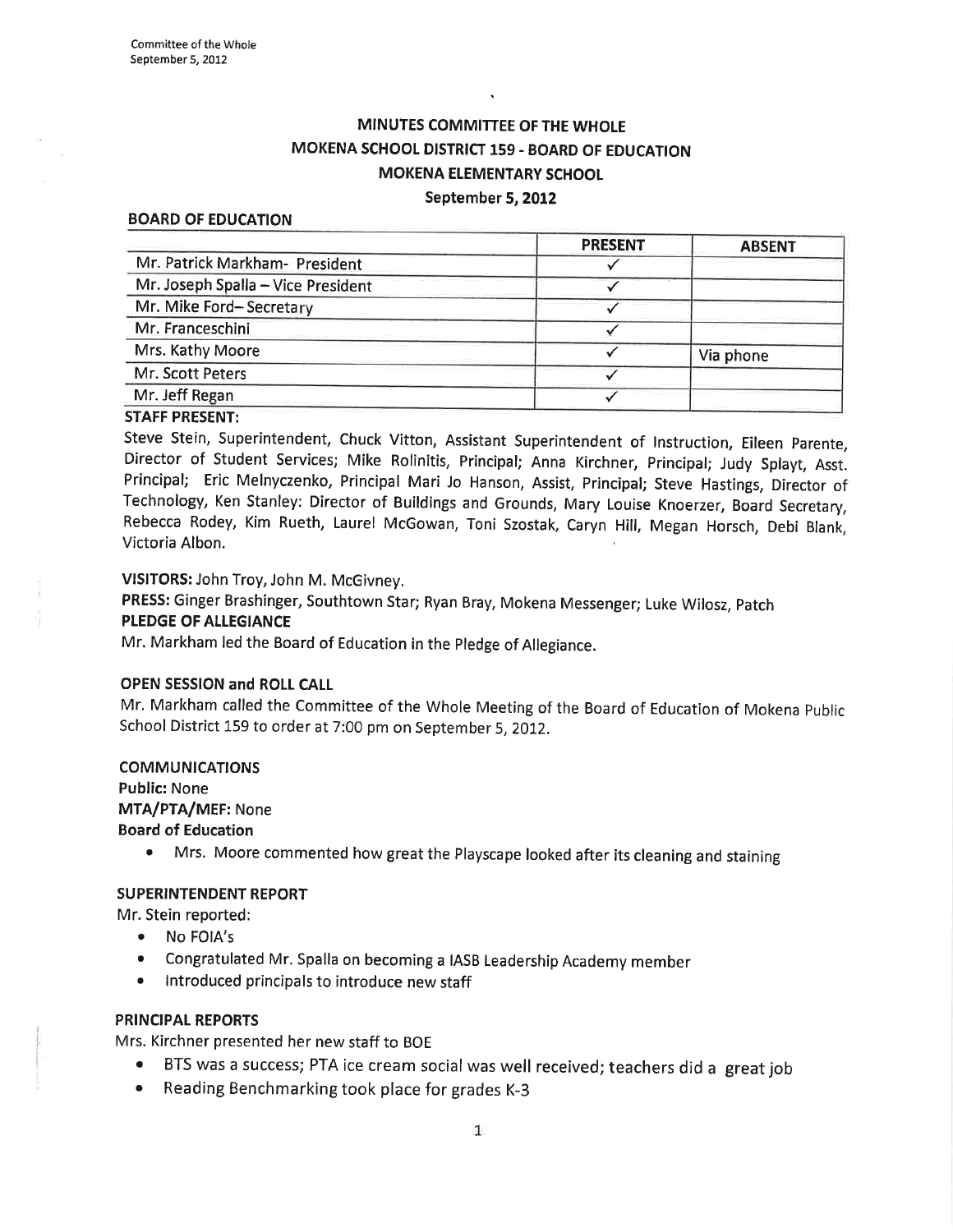o Rachel's Challenge assembly was held today

Mr. Melnyczenko presented hi new staff to BOE

- BTS night was successful; ice cream social was a big hit; great turn out
- Rachel's Challenge assembly was held today; meet with team afterwards

Mr. Rolinitis introduced his new staff to BOE

- BTS was very warm; AC was not working; thanked parents for staying!!
- Cross Country meet vs. Martino JH; tough competition; one of our runners came in  $7<sup>th</sup>$
- Poms tryouts took 20 of the 60 participants
- e Girls' Basketball no tryouts- took all that signed up
- . Symphonic Band auditions are tonight
- . Rachel's Challenge assembly was intense
- . Rachel's Challenge Assembly for adults and community leaders will be held September <sup>6</sup> MJH West gym at 7 pm.

# APPROVAL OF PREVIOUS MINUTES

Mr. Ford moved to approve minutes for Committee of the Whole August 1, 2012; seconded by Mr. Spalla. Mr. Peters sited corrections to open meetings August 1, 15, 23, 2012 minutes. Mr. Peters moved to approve the amended the minutes as presented; the motion was seconded by Mr. Franceschini. The Board was all in favor.

Mr. Spalla moved to approve the minutes as presented for Special meeting August 11, 2012; the motion was seconded by Mr. Franceschini, The Board was all in favor. Mr. Regan abstained from this vote.

Mr. Spalla moved to approve the amended minutes as presented for Regular meeting August 15, 2012; the motion was seconded by Mr. Ford. The Board was all in favor.

Mr. Spalla moved to approve the amended minutes as presented for Special meeting August 23,2012; the motion was seconded by Mr. Franceschini. The Board was in favor.

Mr. Franceschini moved to approve minutes for Close session August 1, 2012; the motion was seconded by Mr. Spalla. The Board was allin favor. Mr. Regan abstained from the vote.

Mr. Spalla moved to approve the minutes as presented for Closed Session August 11, 15 and 23, 2012; the motion was seconded by Mr. Franceschini. The Board was all in favor.

# INFORMATION REPORTS

FINANCE: Student Activity Report- Mr. Stein presented the Student Activity reports for July.

Budget: Mr. Stein presented the preliminary budget with changes from last Board meeting. The funding of a new truck needed for the Building and Grounds department will need to put in as a line item not as a contingency item per the auditor.

Some additional questions were asked by the Board:

- Regarding the increase in the Tort fund on line E555
- The needed money for truck as a line item in budget will come from the decreased salary and benefits on line E276 assistant superintendent of business.
- r Questions regarding the revenue stated in the transportation fees; needed more clarification on line R82.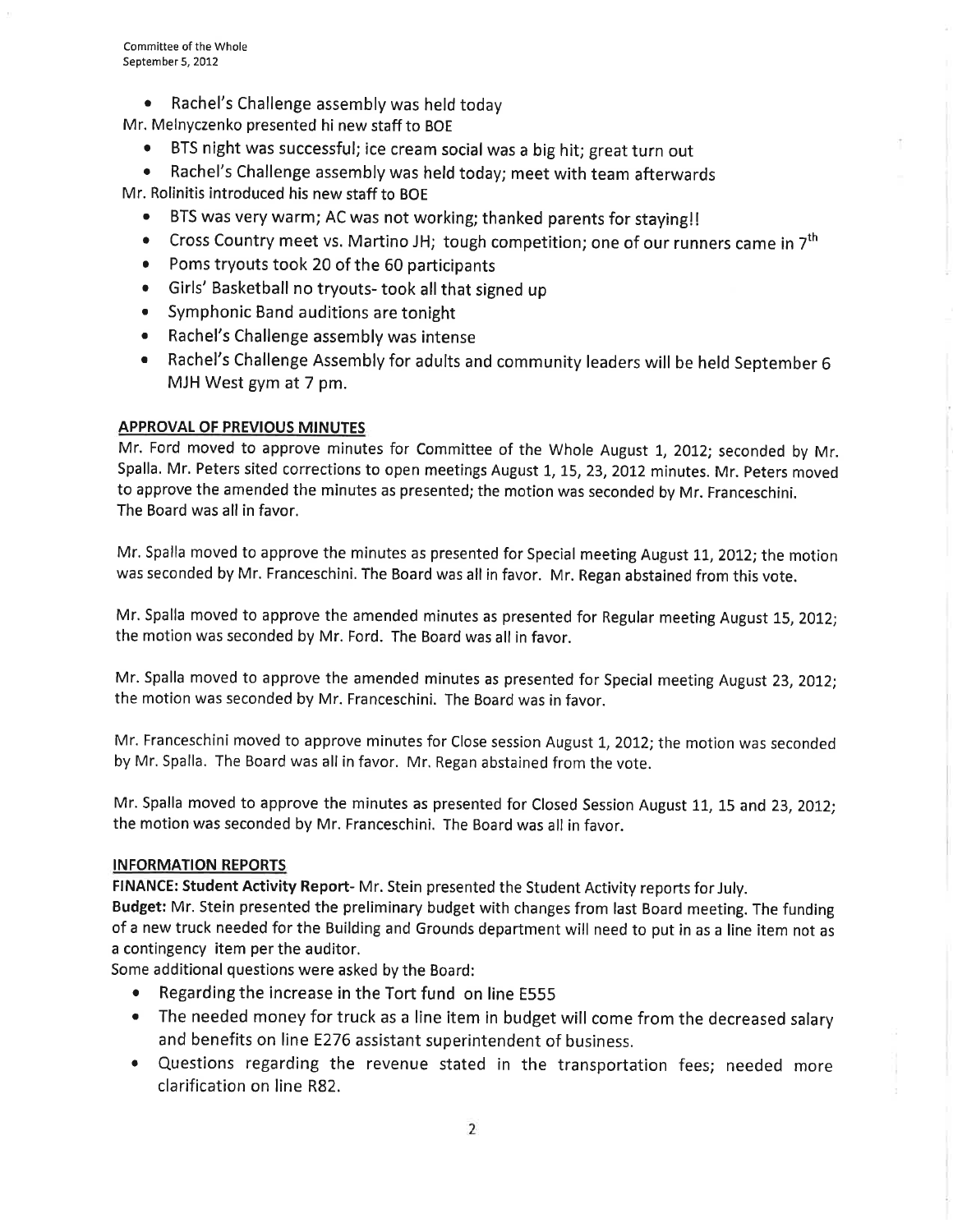Mr. Peters asked if the budget was sufficient; unforeseen expenditures such as roof and AC repair needs to be considered.

Mr. Markham thanked the administration for working hard on trying to maintain a tight budget; also thanked for working on pursuing the Maintenance grant for \$100, 000 if district spend 55o,ooo.

# CURRICULUM: No report

PARENT ADVISORY/DISCIPLINE: The recommendation of the August 16 Committee meeting resulted in an addendum to the parent/student handbook regarding bullying and filing of a complaint form; presented as a first reading. Board of Education members discussed the bullets point; agreed to send back to Committee to review the on-line bully form; bring back as a first read at the September 19 Regular Board meeting. lt also may need legal review.

# **POLICY**

Mr. Stein presented the following policies for a first reading.

- 2:250-E2 Immediately Available Public Records and Web Posted Reports and Records
- c 4:120 Food Seruice
- o 6:235 Access To Electronic Network
- 7:220 AP Electronic Recordings on School Buses

Mr, Spalla asked if the District was able to measure that we are complying with these new policies.

# BUILDINGS AND GROUNDS/TRANSPORTATION:

- o Leasing options-Mr. Spalla and Mr. Ford began discussion with Mr. Romanek of the MpD regarding an lntergovernmental agreement with the Mokena Park District and green space and fields at MES/MlS. Points to consider in lease:
	- 1. Governing body to maintain the fields and take responsibility; currently district is liable
	- 2. who will manage and upgrade the fields
	- 3. will need legal review; proper language in agreement

Mr. Markham gave permission Mr. Ford and Mr. Spalla to proceed with discussions with Mr. Romanek of MPD. Hope to bring to September 19 Regular Board meeting for a first reading.

• Mr. Stein stated the 1996 Ford truck purchase from MPD for one dollar five years ago would need to be disposed of; Action is requested at next Board meeting.

# TECHNOLOGY: no report

## LINCOLN WAY SPECIAL EDUCATION MINUTES

Mrs. Moore presented:

- Opening day went well;
- ¡ 536 students road the bus vs. 487 students last year; looking for smaller buses and drivers
- o Revisiting the use of lpads for Board documents
- Joint Site and Long Range Planning met; discussed moving the administration and leaving students at Pioneer Grove

#### Mr. Stein presented to the BOE:

Mackay Center Life Safety report - District 843 provided to BOE the Life Safety report for the Mackay Center. Action is requested at next Board meeting.

Administrative Salary and Compensation Report - P.A. 96-0434 requires school districts to annually report and itemized salary compensation report. The business manager position will need to be filled in once a person has been hired. Action is requested at next Board meeting.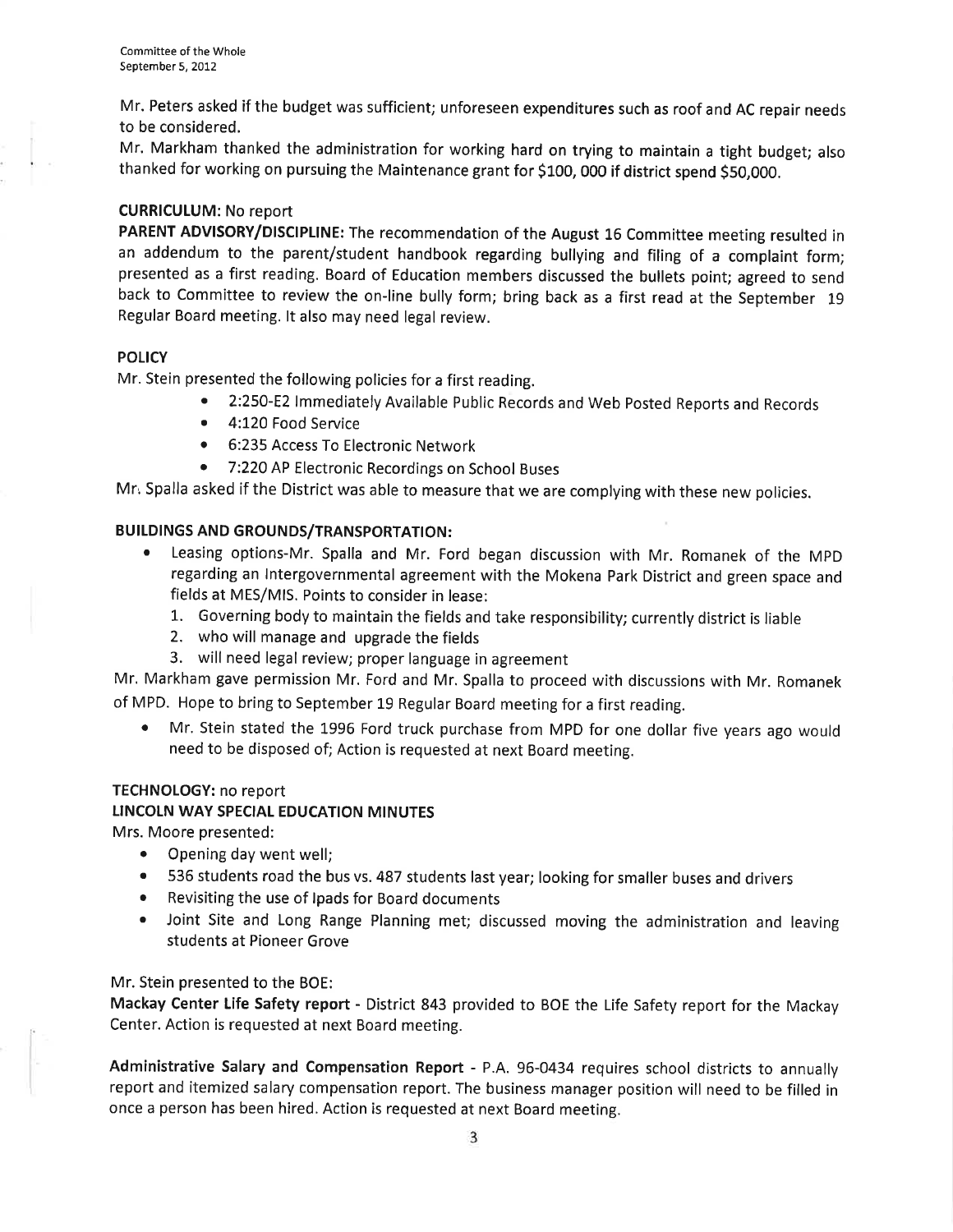New Requirement for the FY 12 Annual Financial Report-According to Illinois School Code ILCS 5/17-1 1 was effective on January 1, 2012. This report includes Shared Services/Outsourcing. Action is requested at next Board meeting. Need to add gasoline purchased from Lincoln Way School District 210.

| District Student Enrollment - 2012-2013 enrollment figures: |                   |                 |                        |  |  |  |  |
|-------------------------------------------------------------|-------------------|-----------------|------------------------|--|--|--|--|
|                                                             | <b>Enrollment</b> | <b>Sections</b> | <b>Ave. Class Size</b> |  |  |  |  |
| ES/EC                                                       | 73                | 3 a.m./3 p.m.   |                        |  |  |  |  |
| Kindergarten                                                | 142               | 3 a.m./3 p.m.   |                        |  |  |  |  |
| 1 <sup>st</sup> Grade                                       | 152               | 6               | 25.3                   |  |  |  |  |
| 2 <sup>nd</sup> Grade                                       | 154               | 6               | 25.6                   |  |  |  |  |
| 3rd Grade                                                   | 184               | $\overline{7}$  | 26.3                   |  |  |  |  |
| 4 <sup>th</sup> Grade                                       | 188               | 7               | 26.9                   |  |  |  |  |
| $5th$ Grade                                                 | 181               | 7               | 25.9                   |  |  |  |  |
| 6 <sup>th</sup> Grade                                       | 207               |                 |                        |  |  |  |  |
| $7th$ Grade                                                 | 229               |                 |                        |  |  |  |  |
| 8 <sup>th</sup> Grade                                       | 230               |                 |                        |  |  |  |  |
| Total                                                       | 1740              |                 |                        |  |  |  |  |

From the end of last year, May 2012 to the beginning of this school year, we have lost a total of 76 students. This is a 4.1% decrease in our enrollment. Enrollment has decreased. National trend is fewer births; decline is at 12%. MJH had 50 sections of more than 30 students in 2012. This year 2013 MJH has <sup>34</sup>sections for 30 or more students. Mrs. Paben at MiH has done a good job balancing the schedule.

# TRANSPORTATION UPDATE

Mr. Stein presented an update on transportation on: ridership, recruitment and license requirement as of August 27,2012.The District will run ten 10 bus routes at each school. ln addition, there are two (2) MJH band buses and four (4) kindergarten buses.

|            | <b>Enrollment</b> | $2011 -$<br>2012   |                                 |                                       | <b>Enrollment</b> | 2012-<br>2013      |                                 |                                       |
|------------|-------------------|--------------------|---------------------------------|---------------------------------------|-------------------|--------------------|---------------------------------|---------------------------------------|
|            |                   | Student<br>Walkers | <b>Bused</b><br><b>Students</b> | <b>Bused</b><br>Under<br>1.5<br>miles |                   | Student<br>Walkers | <b>Bused</b><br><b>Students</b> | <b>Bused</b><br>Under<br>1.5<br>miles |
| <b>MJH</b> | 691               | 279                | 412                             | 17                                    | 660               | 189                | 451                             | 24                                    |
| <b>MIS</b> | 404               | 120                | 276                             | 21                                    | 370               | 79                 | 285                             | 18                                    |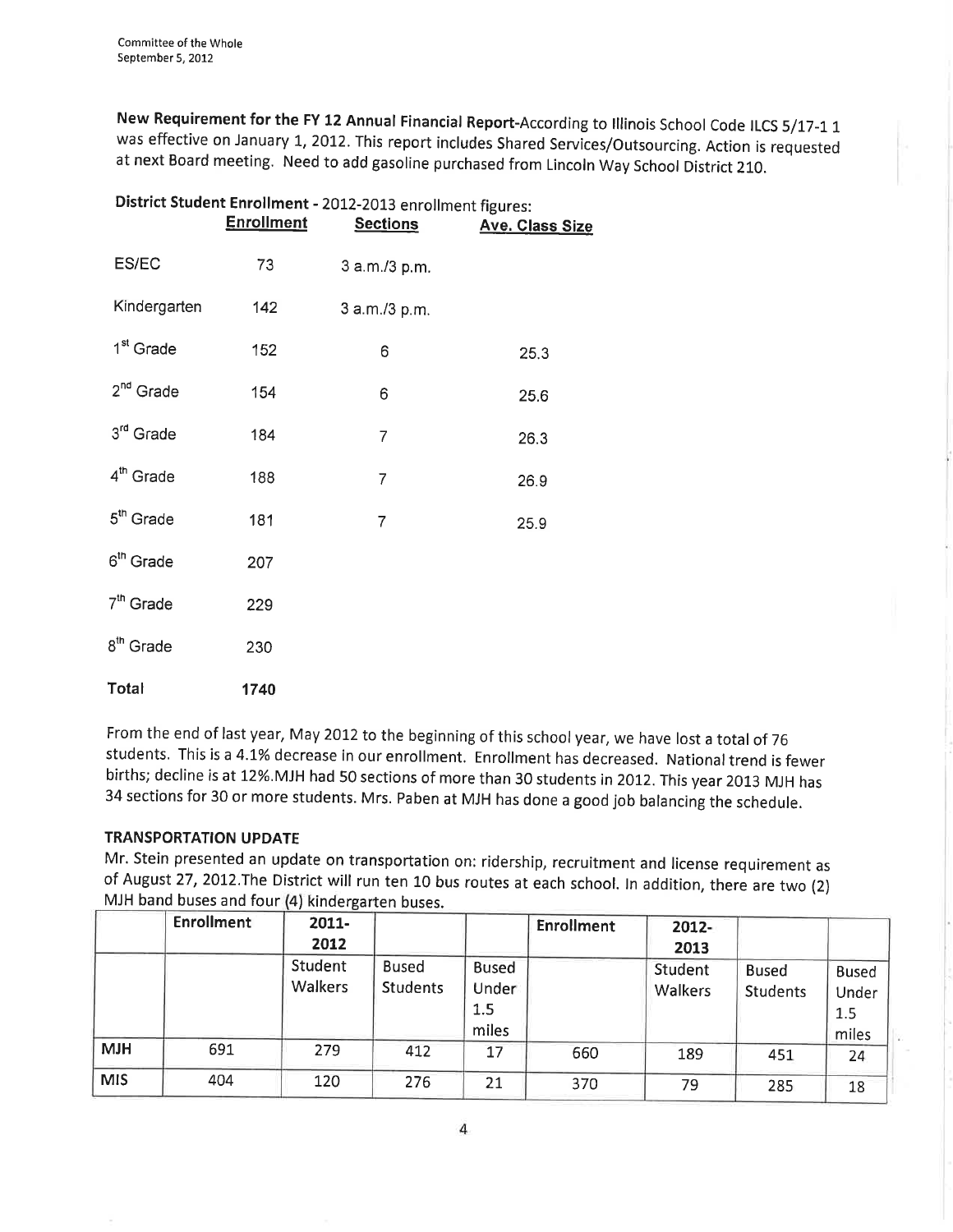| <b>MES</b> | 724<br>ᇰ | 182 | 467 | 30 | 74 F<br>-- | 114 | 574<br>້ | $ \sim$ |
|------------|----------|-----|-----|----|------------|-----|----------|---------|
|            |          |     |     |    |            |     |          |         |

As of August 27, 2012, the District has collected \$181,975 for transportation fees in cash, checks or charges. An additional \$33,075 will be collected through automatic debits beginning September 4,20!2 through May 1, 2013.

Concerns of administration:

- . no sub drivers available as of yet
- sports runs to be considered
- 155 more student riding this year vs. last year
- CDL requirements needed for drivers take time; need school bus driver endorsement

Mr. Regan questioned the dollars amounts collected and the amount needed to be collected based on chart; approximately a S58,OOO discrepancy. Mr. Stein would research and provide an update.

# TRANPORTATION DIRECTOR JOB DESCRIPTION JOB CHANGE

Mr. Stein presented to the BOE a resolution for an Honorable Dismissal and Reassignment of an Educational Support Personnel Employee-Director of Transportation. The Director of Transportation would go to part-time position effective October 8, 2012.

#### ACTION REPORTS

# PERSONNEL

#### Recommended Motion:

Mr. Spalla moved to approve personnel recommendation 2 as presented, subject to successful

background checks, drug screening and physicals. The motion was seconded by Mr. Franceschini.<br>
2. Classified – New Hire<br>
Vernon Umgelder Part-time custodian MIH 8/20/2012 228 days/yr. 4 b Part-time custodian MJH 8/20/2012 228 days/yr 4 hrs/day  $$10.15/hr$ Bob Mrozek **Part-time custodian MJH** 8/20/2012 228 days/yr 4 hrs/day  $$10.15/hr$ On Roll Call

Ayes: Mr. Ford, Mr. Franceschini, Mr. Markham, Mrs. Moore, Mr. peters, Mt. Regan, Mr. Spalla Nays: None **Abstain: None** MOTION CARRIED 7-O

#### Recommended Motion:

Mr. Spalla moved to approve personnel recommendation 3 as presented; the motion seconded by Mr. Peters.

|                | 3. Classified-Leave of Absence |          |           |
|----------------|--------------------------------|----------|-----------|
| Rachel Aguirre | <b>Bus Driver</b>              | District | 8/20/2012 |

#### **On Roll Call**

Ayes: Mr. Ford, Mr. Franceschini, Mr. Markham, Mrs. Moore, Mr. peters, Mr. Regan Mr. Spalla Nays: None **Abstain:** None MOTION CARRIED 7-O

#### Recommended Motion:

Mrs. Moore moved to approve personnel recommendation 5 as presented, subject to successful background checks, drug screening and physicals. The motion was seconded by Mr. Ford,

5.Classified - New Hire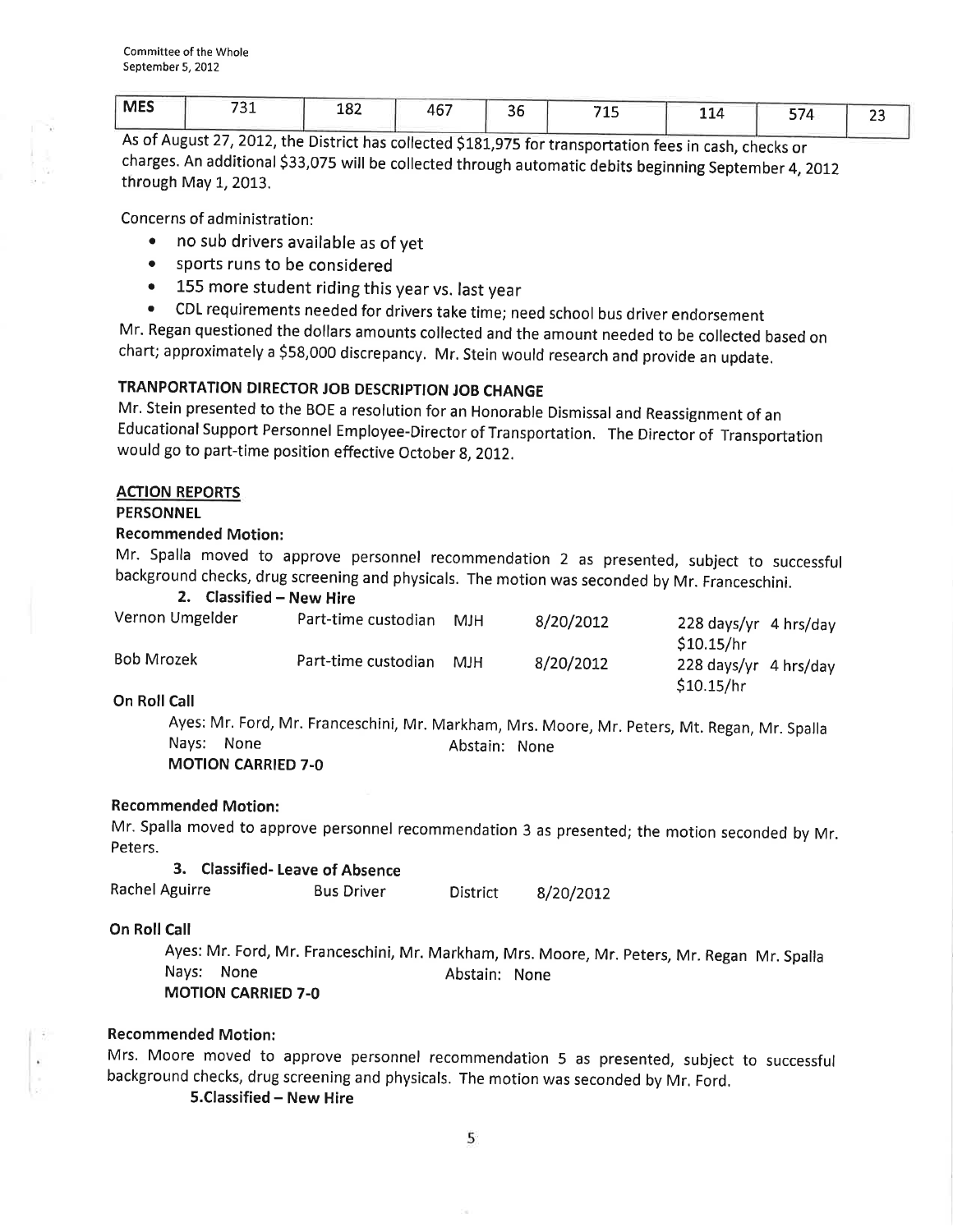| Diana Aguayo                                                                                                                                                | Receptionist | <b>District</b> | 9/10/2012 | 174 days/yr $7.5$ hrs/day<br>\$8.98/hr |  |  |  |
|-------------------------------------------------------------------------------------------------------------------------------------------------------------|--------------|-----------------|-----------|----------------------------------------|--|--|--|
| On Roll Call                                                                                                                                                |              |                 |           |                                        |  |  |  |
| Ayes: Mr. Ford, Mr. Franceschini, Mr. Markham, Mrs. Moore, Mr. Peters, Mr. Regan, Mr. Spalla<br>Nays:<br>None<br>Abstain: None<br><b>MOTION CARRIED 7-0</b> |              |                 |           |                                        |  |  |  |
| <b>Recommended Motion:</b>                                                                                                                                  |              |                 |           |                                        |  |  |  |
| Mr. Spalla moved to approve personnel recommendation 4 as presented; the motion seconded by Mr.<br>Ford.                                                    |              |                 |           |                                        |  |  |  |
| 4. Transportation-Honorable Dismissal of Full-Time Classified Staff                                                                                         |              |                 |           |                                        |  |  |  |
| Ron Kaczorowski                                                                                                                                             | Director of  | <b>District</b> | 10/5/2012 |                                        |  |  |  |

Public comment:

Mr. Rooney asked the BOE why they were changing the transportation director to a part-time position.

Transportation

Mr. Markham said an analysis was done of job duties; could be redistributed to current bus drivers and custodians; District 159 has only ten routes compared to District 210 100 routes; making the same salary; new business manager could take over some of the re-assigned duties.

Mrs. Moore clarified it was 10 routes per buildings,

Mr. Peters questioned a change at this time with a new business manager soon to start; no sub drivers available with only ten bus drivers for ten routs in the District.

On Roll Call

Ayes: Mr, Ford, Mr. Franceschini, Mr. Markham, Mr. Spalla Nays: Mrs. Moore, Mr. Peters MOTION CARRIED 4-2-1 Abstain: Mr. Regan

Mr. Markham presented the next personnel action item, the hiring of Mr. John Troy as Business Manager for the District now that the Board of Education had filled the seventh seat.

# Recommended Motion:

Mr. Ford moved to approve personnel recommendation 1 as presented; subject to successful background checks, drug screening and physicals. The motion was seconded by Mr. Spalla.<br>1. Administrative - New Hire

| John Troy                                                              | Director of Business District | $9/6/2012$ - | \$68,000 annual salary, |
|------------------------------------------------------------------------|-------------------------------|--------------|-------------------------|
|                                                                        | <b>Operations</b>             | 6/30/2013    | prorated                |
| $D$ a and $\alpha$ <sup>2</sup> $\Gamma$ distants a series of $\Gamma$ |                               |              |                         |

Board of Education comments:

Mr. Peters stated the district has had three business managers in the three years; candidates do not have school finance experience; the district deserves someone with experience in this position; go with an interim manager so district can search again in the Spring 2013.

Mrs. Moore stated the District needs someone strong in this role with experience in finance and accounting; as a certified business official.

Mr. Ford stated this is a one year contract; endorses Mr. Troy; looking forward to working with him.

Mr. Franceschini stated Mr. Troy has plenty of business experience; will make up for the lack of school experience.

Mr. Spalla agreed with Mrs. Moore; felt Mr. Troy was the better and stronger candidate.

Mr. Regan stated it was great he was local resident was a former School Board president.

Mr. Markham is pleased to recommended Mr. Troy as business manager for District 159. This candidate has experience with the district; knows the history of the District; aware of the Board goals; contract negotiations; no other candidate had this experience. His additional statement is attached.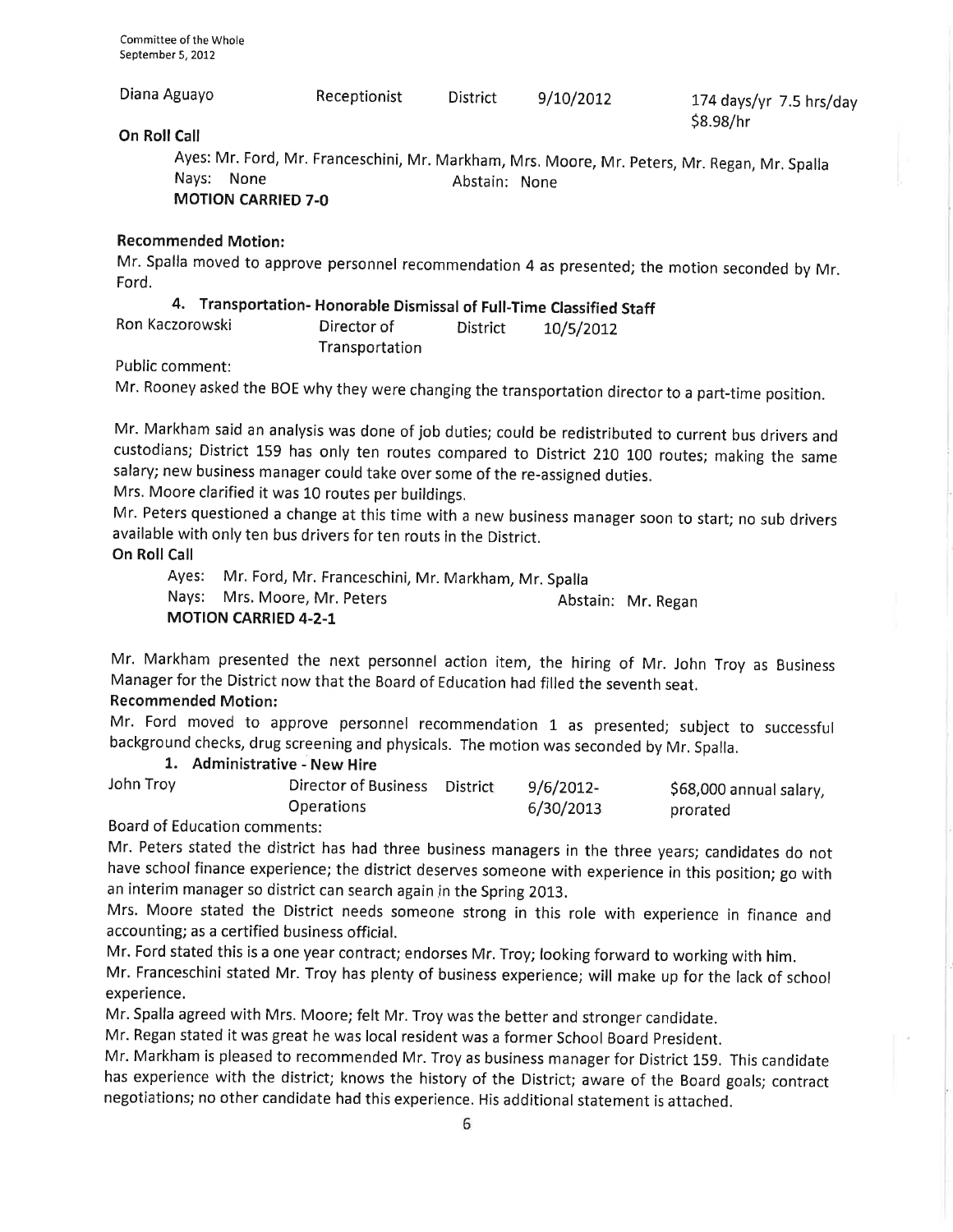# On Roll Call

Ayes: Mr. Ford, Mr. Franceschini, Mr. Markham, Mr. Regan, Mr. Spalla Nays: Mrs. Moore, Mr. Peters Abstain: None MOTION CARRIED 5.2-O

### ADJOURMENT

At 9:55 pm Mr. Peters moved to adjourn to the Committee of the Whole meeting of September 5, 2012. The motion was seconded by Mr. Spalla. Meeting adjourned by unanimous vote.

<u>NN</u>

President

Secretary